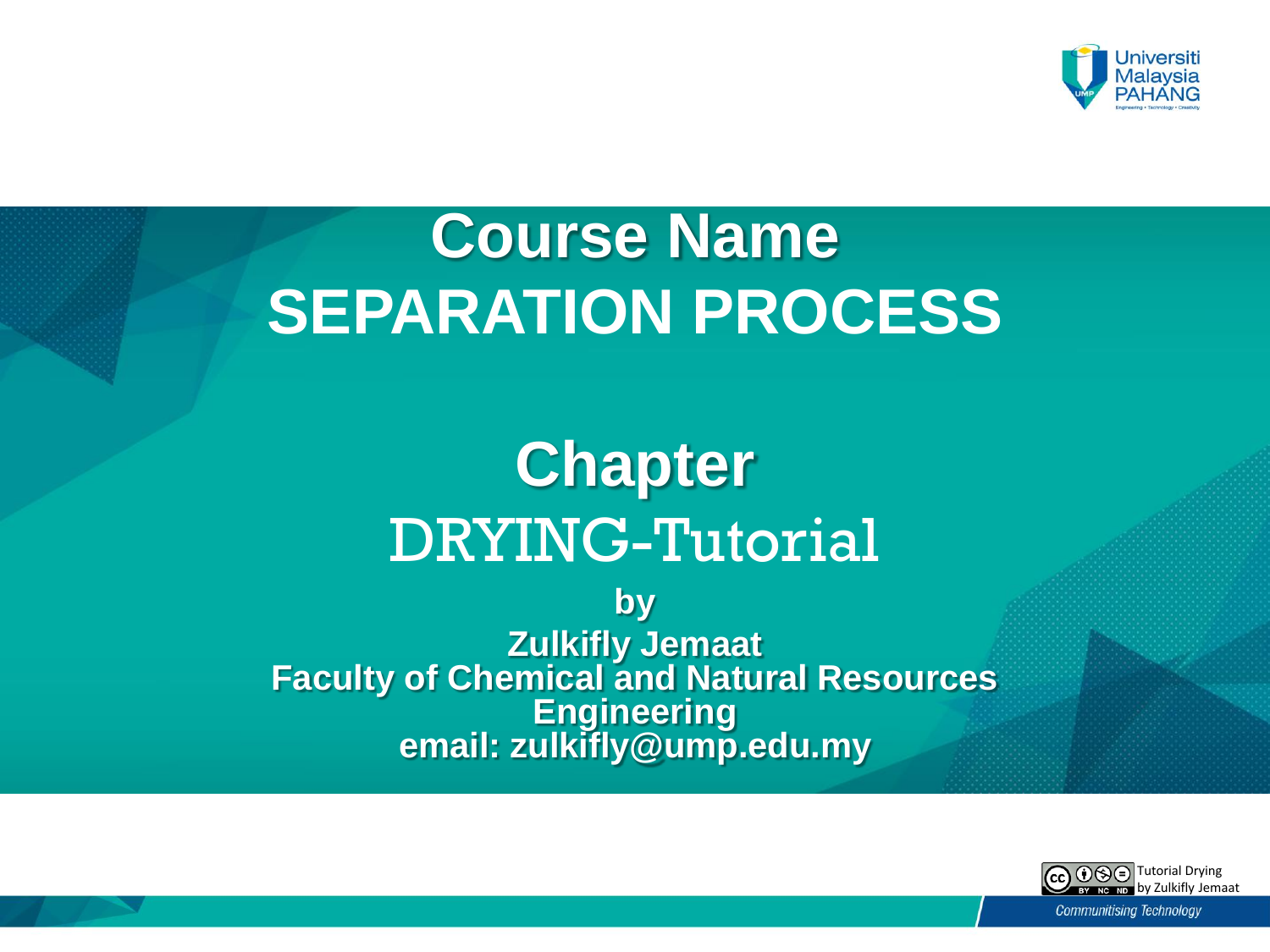## Tutorial 1

The room temperature is 26C, pressure; 1 atm and a partial pressure;  $p_A = 2.7$  kPa. Calculate

i) Humidity, H; ii)  $H_s$  and  $H_p$ iii)  $H_r$ 

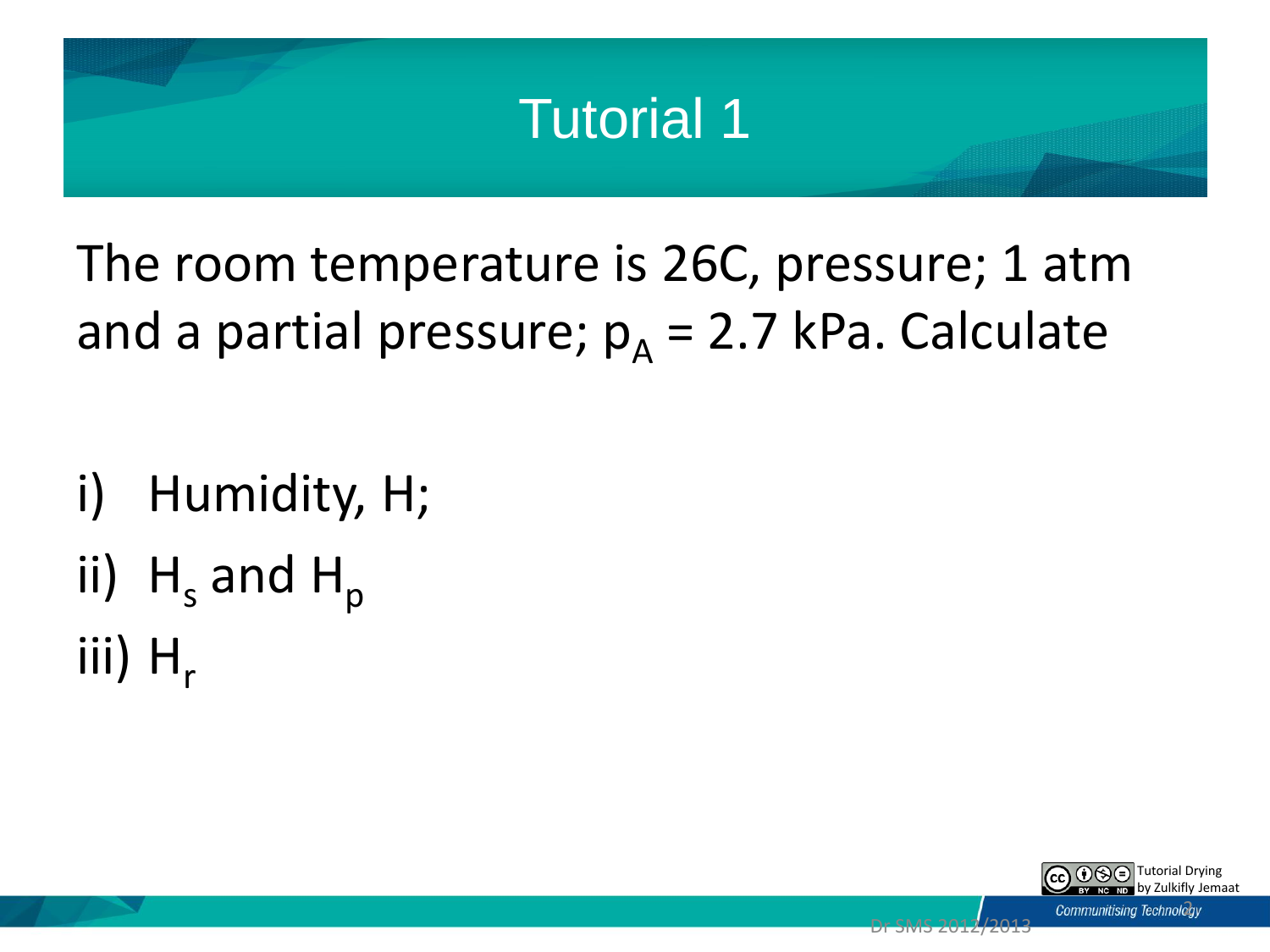#### **Humidity Chart/Psychometrics Chart**

The air at dry bulb temperature of 60C and a dew point of 26.7C is entering a dryer. Determine, H, H<sub>p</sub>, c<sub>s</sub> and v<sub>H</sub>



Wikimedia commons by AuthorOgawa

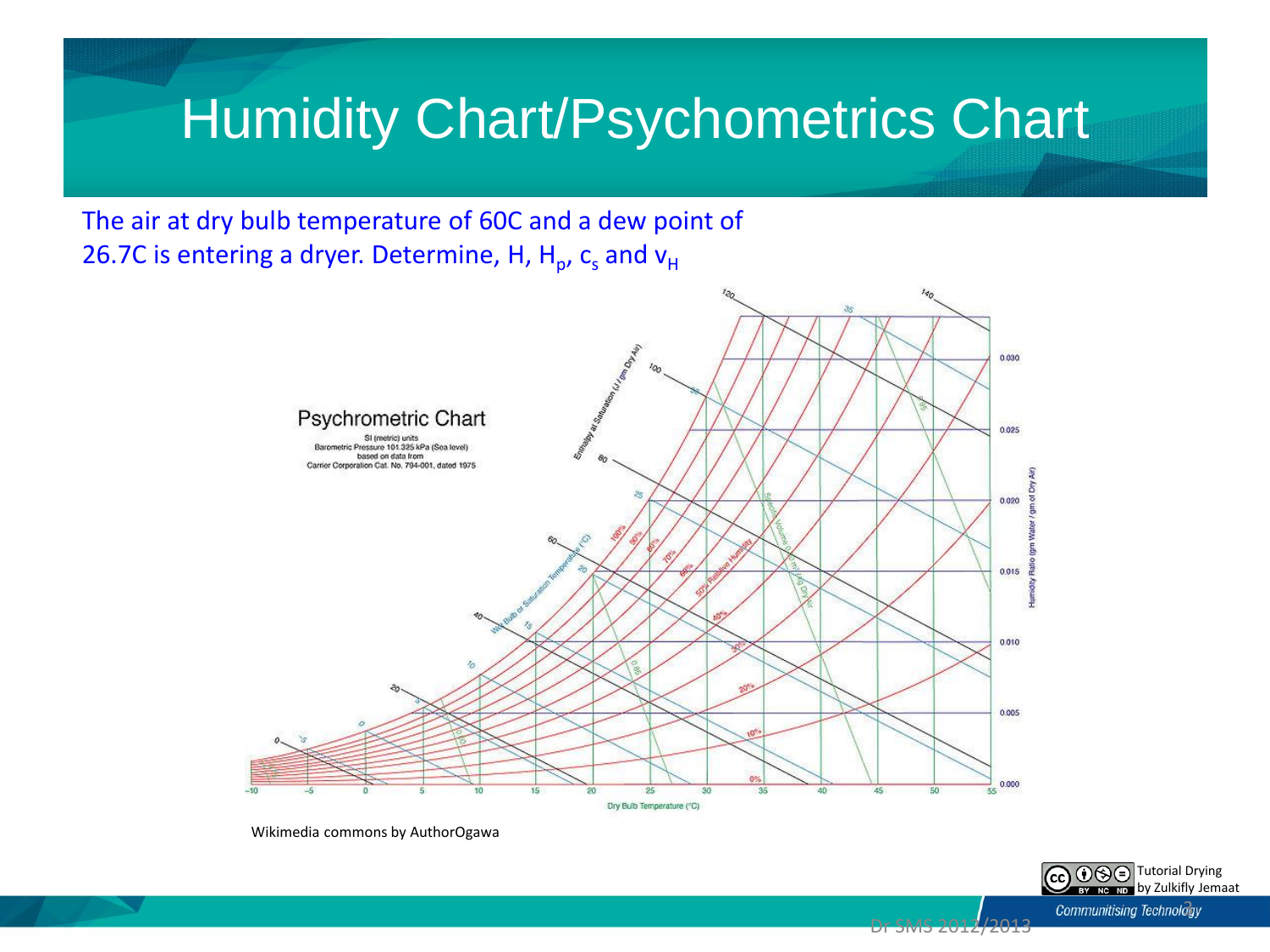

In an adiabatic saturator, an air at temperature of 87.8 ºC and humidity;  $H = 0.030$  kg H2O/kg dry air is contacted with water and is cooled, then humidified to 90% saturation;

- a) Determine final temperature & humidity ?
- b) At 100 % saturation, determine the temperature & humidity ?

Solution,

- (a) Temperature 42.5  $\degree$ C and Humidity 0.0500 kg H2O/kg dry air.
- (b) Final T = 40.5 °C and H = 0.0505 kg H2O/kg dry air.

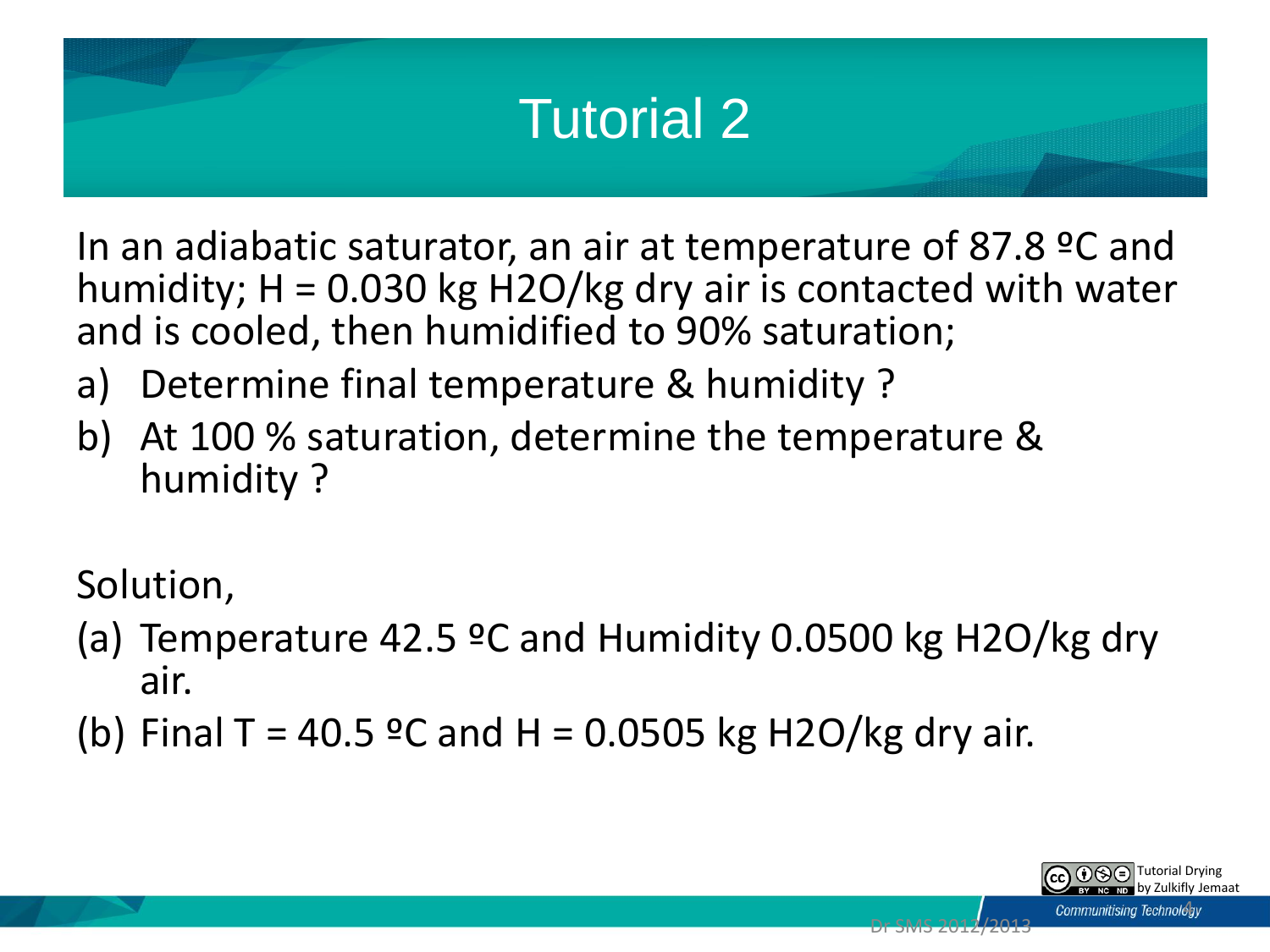### Tutorial 3

The water vapor-air mixture having a dry bulb temperature of T =60C is passed over a wet bulb. The wet bulb temperature obtained is 29.5C. What is the humidity of the mixture.